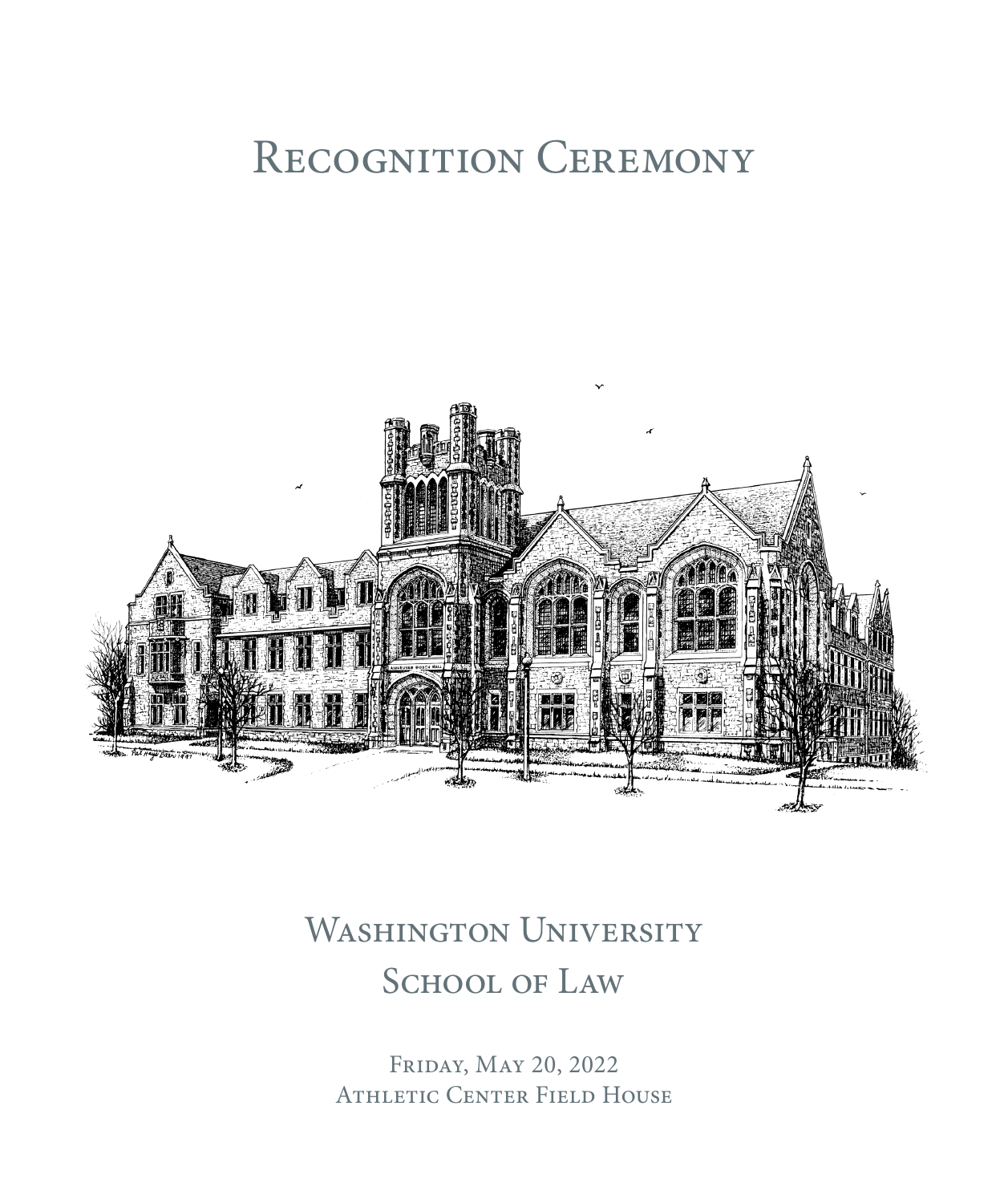Recognition Ceremony

To begin at 1:30 p.m. CT

**Welcome and Opening Remarks to Graduates**

Dean Russell K. Osgood

#### **Student-Selected Faculty and Staff Awards**

Danielle D'Onfro, Associate Professor Richard Finneran, Adjunct Professor Darryl Barker, Director of Multimedia Technology

> **Voice of the Faculty** Rachel Sachs, Treiman Professor of Law

> > **Student Speakers** Emily Yonan, JD '22 Shengnan Gao, LL.M. '22

#### **Recognition of Individual Graduates**

**Closing Remarks** Dean Russell K. Osgood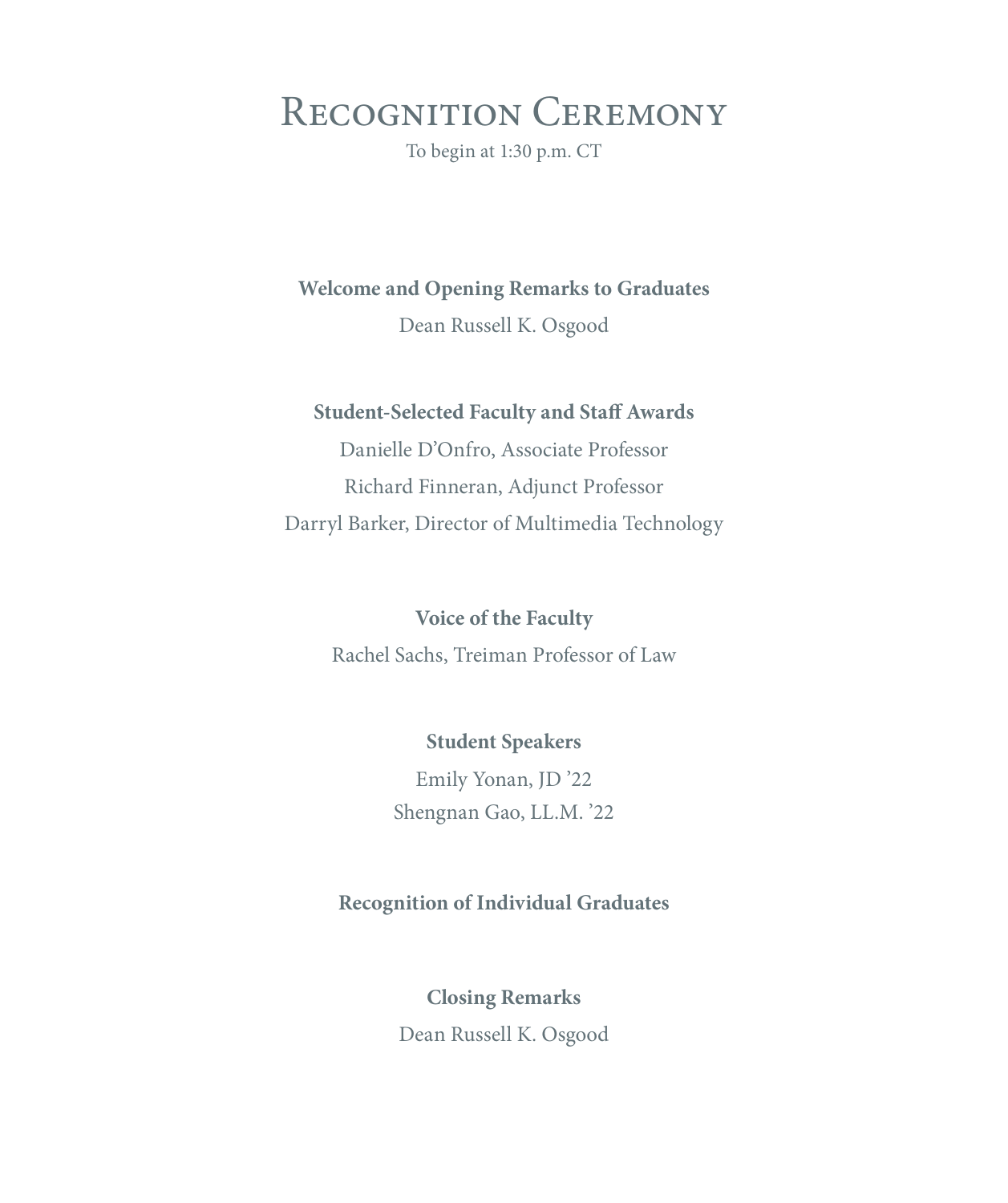## SCHOOL OF LAW CANDIDATES

Presented by Dean Russell K. Osgood

#### **Juris Doctor (JD)**

Kelly Elizabeth Adams Samantha M. Adams James Olawale Akinleye Emily Marie Akins Nabil Al-Khaled Esam Kadum Al-Shareffi Alexandra Laine Alverson Ryan Anderson Erin Elizabeth Austin Alida Frances Babcock James Bambury Avirup Banerjee Georgia A. Barfield Bryce Cameron Eugene Beal William G. Bell Stephen Paul Bertelsman Calvin D. Bill Nicholas W. Blue Simone Bradley Amelia Jane Bresette Joshua Dylan Brite Sky Brooks Camden W. Brown Elijah Peter Bunde Courtney C. Burress Tess Severin Butler Yuxuan Cai Grace Ann Calfee Donna Rose Calia Daniel Thomas Cardno Ashanti D. Carey Clare Martin Carter Ramya Meena Chagarlamudi Joseph M. Chan Meixi Chen Joseph Chung

Madison Elizabeth Churchill Charles Hunnewell Clark Megan Eileen Clasen Madison Dee Clausius Adam Copeland Samra Cordic Douglas William Crandell Bailey Kathleen Crawford Alexander D. Cyr Kyle J. Davis Steven Michael Davis Grace Abigail Day Payton M. DeaVault Madeleine Denny David Swan DePriest Dalyn Devonté Dessaure Sarah Elizabeth Dickey Camryn C. Dreyer Annika Claire Eckenrode Philip Alexander Eckert Calann Trinity Edwards Ryan Ellingson Rae Lynn Ensor Michael Dan Feng Benjamin McCaffrey Fischer Landon J. Francois Kelli Elizabeth Galaway Alan M. Garber Michael Dean Garland Grace Gerretsen Avery Michael Goodman\*\* Samuel D. Gordon Ilana Sherry Greenberg Brooke Michelle Griffin Katherine Elizabeth Griffin David Valentine Habif, Jr. Nathaniel I. Hall Noah J. Halpern

Xuan Han Emily Badea Harake Amira Chanelle Harmon Harrison Hartsough Anna-Kathryn A. Hass Sean P. Heidelbach Kiersten H. Heiman Ian Patrick Herrera Colin Hill Jordan G. Hoffman Joshua David Horowitz Sara Hubaishi Najeebah S. Hussain Chinaza N. Ihekwaba James A. Isacks Johanna Jenkins Blaine Berkeley Jensen Alec Jessar Kexi Jin Vincent K. Jones Zachary Adam Kalinowski Myungsoo Kang Kenneth Garrett Kays Jake J. Keester Korbin William Keller O'Neill Katherine Kennedy Oliver Khairallah Maya Kieffer Brendan Thomas Killian Samantha Kobor Ningyue Lai Abigail Virginia Landoll Steven E. Langert Emma R. Lapin Elizabeth Lynne Larson Sydney Nicole Latimore Ja'Mecia Lyneé Laws Dongjae Lee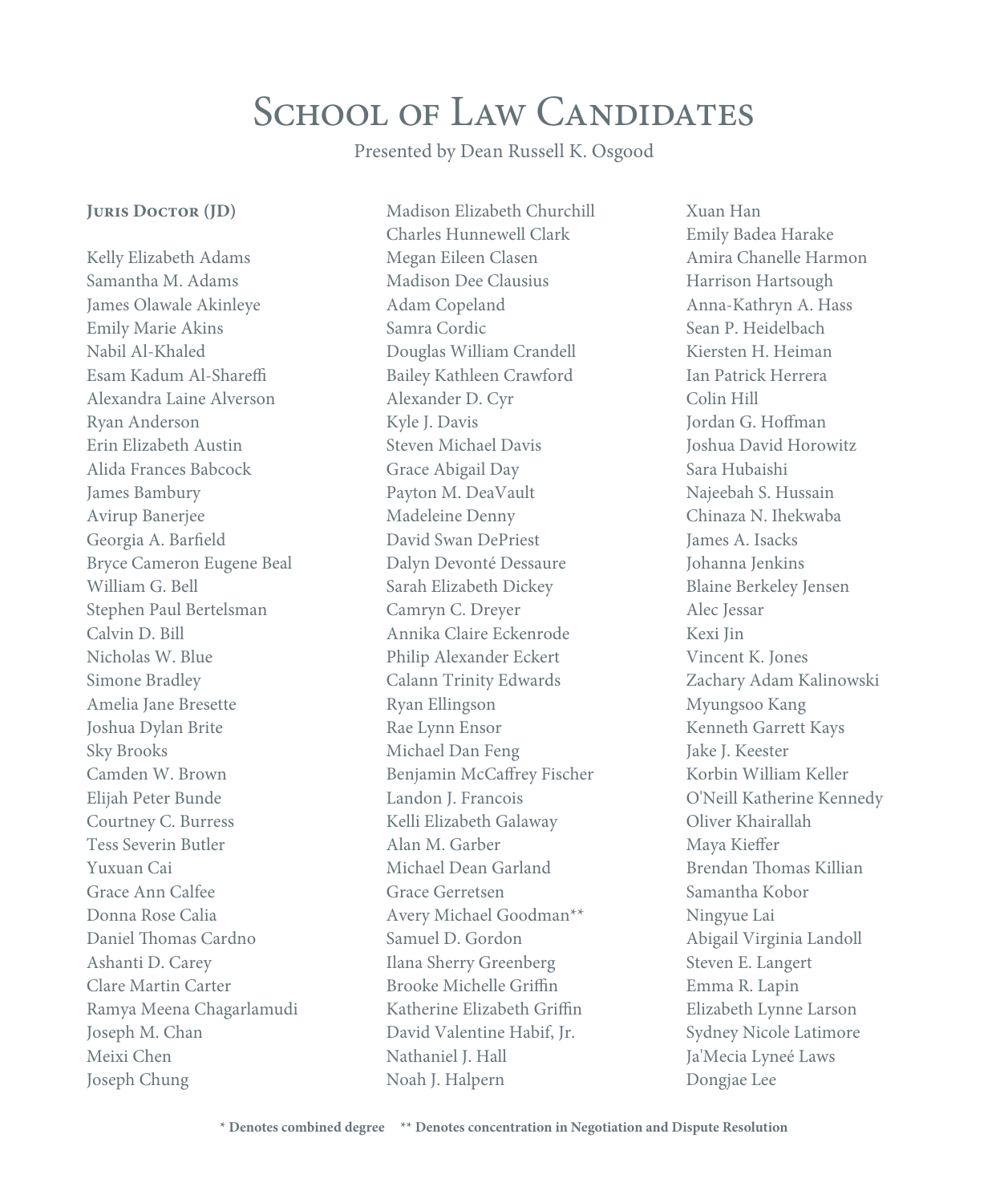John Jordan Leskera Noah Z. Li Shannon Lin Ziyuan Lin Paul Richard Luhmann Natasha Eleanna Bronski Mandell Lydia Ann Marik Claire Victoria Marsh John Patrick McDonough Julia C. Metzger Adeline M. Miller Jeremy E. Miller Nicole M. Miller Therrie Carnell Miller, Jr. Matthew R. Morrow Apoorva Nadipalli Harry J. Naftalowitz Shantazia Julia Nash Robert Edward Neel Linh Phuong Nguyen Ellen Nowogrocki Samir Talal Nsouli Jonathan F. O'Neill Riley A. O'Shaughnessy Cassidy D. Oliver Ashlin Virginia Orr Mackenzie Rose Paladino Hyunkyung Park\* Alex Patel Juhi Sanjay Patel\* Sydnie Marie Pennington Sophie Rose Perry Alyssa Brooke Petot Thomas Pisciotta Yisroel Pollack Armando L. Prather Tamara Amanda Prevatt Jonathan Daniel Puricelli Heba Qazi Sean Burnside Quigley Erin E. Riley Emil C. Risk Corbin M. Robinson

Samantha E. Rohloff Jeffrey Romano Brandon Scott Rosenbach Sam Rouse Naseeba Saeed Andrew Nicholas Salerno Alexander Salvador Jonathan David Schmid Christina A. Schrantz Laurel Scott Rebecca C. Searle Robert William Servilio Callie Marie Sharp Phillip Andrew Smith Robert H. Smith Rylan Tate Smith Chantal Sochaczevski Therese M. Sommer Tianli Song Daniel Jeffrey Estivo Sparacino Priscilla Lauren Speer Adrian D. Spencer-Smith Kimberly Anne Springstead-Chen\* Victoria St Jean Andrew M. Stautz Carissa Christine Sterling Ellie Daun Stitzer Andrew R. Stubbs Matthew T. Suddarth Rosalie Anne Swingle Xiaoxu Tang Yufeng Tang Amanda K. Taylor Alexa J. Thein Emily Ann Thieman John Thomas Brittany M. Trinidad Caitlin Eunice Triplett William I. Tsadilas Theodore Andrew Van Beek Michael Vangel Jacob W. Varley William Joseph Vega

Sylvia Waghorne Avery LaRay Brown Walke Nathaniel R. Wallace Ashley Alexander Walsh Boyuan Wang Yuan Wang Zhao Wang Melanie Renee Wasserman Connor James Wheeler Hannah Fay White Alexandra Whitman Abbey S. Widick Preston Tre' Williams Kathryn Dahlager Wilson Sylvia Marie Wilson Eric L. Wittgrove Chengquan Xiang Renhua Xuan Evan Ju-Sun Yahng Jiefan Yan Ziqian Yang Emily M. Yonan Samuel Earl Zachry Katherine Zhang Yuanyi Zhang Jiehong Zhen Lingbo Zheng Aoliang Zhi Kaina Joean Zygowicz

#### **Juris Scientiae Doctoris (JSD)**

Hassan Mohammed H. Alamri Reem Abdullah Alflaiej Ahmed Aljenaedel Kui Cai Fernando Henrique Castanheira Shin-Ru Cheng Saad H. Fajhan Zhaoyi Li Yuqing Nie Weimin Shen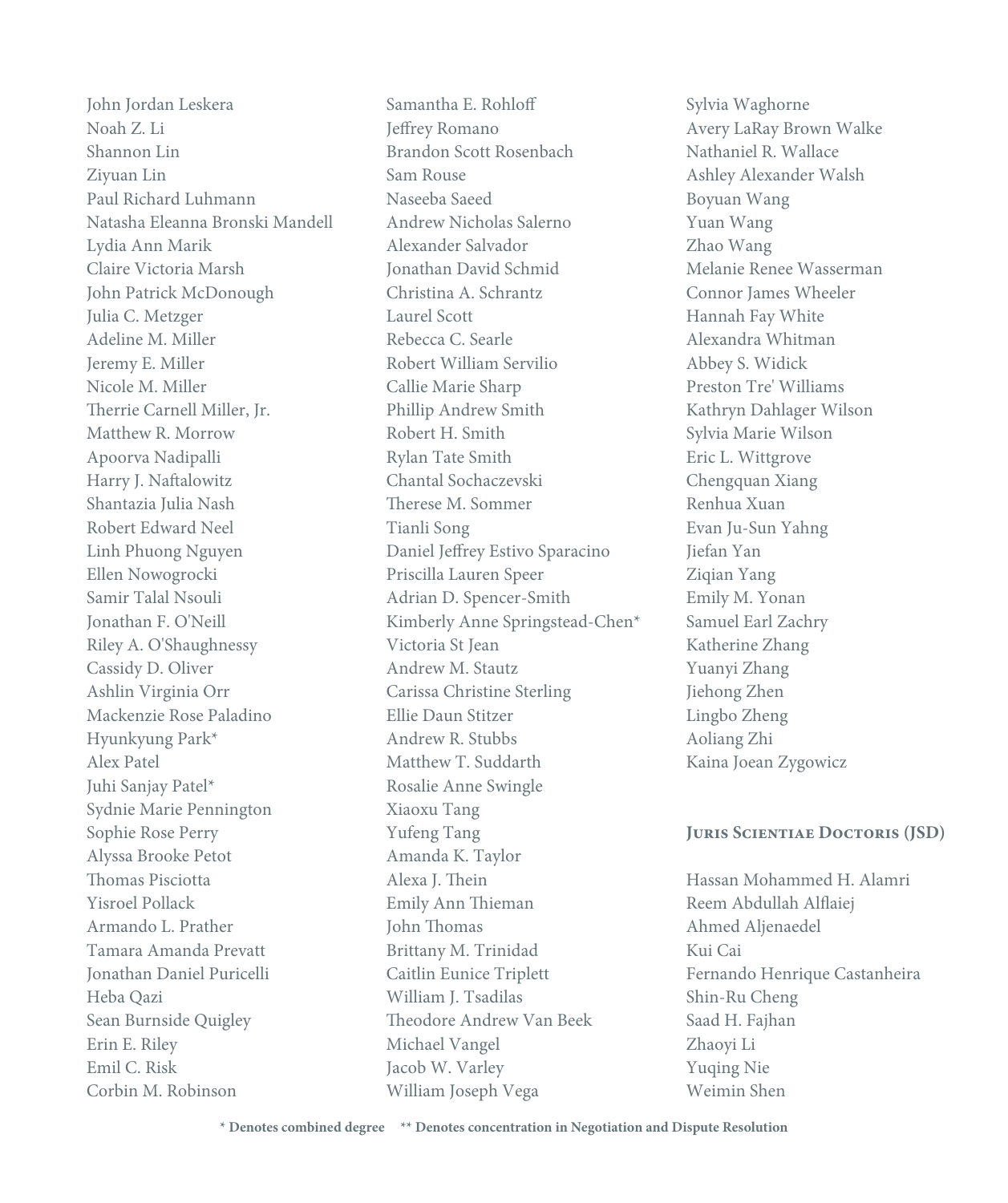Jing Wang Keying Wu Ge Zhang Quanli Zhao

#### **LL.M.**

Ademola Solomon Adeboye\*\* Muad Al Juhany Atheer Ibrahim Alabbas Saud Oudah Albaqami Sarah Aldossari Najeeb Mohammed Alhammad A\*\* Malik Alharbi Muath Alharbi Turki Hussain Aljadani Khaled Moahmmed Almutairi Fares Shail Alotaibi Malek Alotaibi\*\* Mamun A. Alshanqiti Junrui Bi Hussain Ali H. Bu Najimah\*\* Claudia Capone\*\* Bozhou Chen Chao Chen Guolong Chen Haowei Chen Kexin Chen Xingyu Chen Yicong Chen Yu Chen Mujun Cheng Noemi Jackline Cipriani\*\* Mattia Cofini\*\* Claudia Colella\*\* Meixin Ding Yanhao Dong Andrea Dongili\*\* Chiara Dordolo\*\* Siyu Dou Shiqi Du Da Fang

Elisa Ferretto\*\* Siyu Fu Linlin Gan Yuting Gan Shengnan Gao\*\* Yaqi Gao Avery Michael Goodman\*\* Wenyuan Gu Zhenzhi Gu Genghong Guo Jing Guo Kaixuan Guo Ziyu Guo Yong Jun Hong Chenlin Huang Heejin Im Mingyu Jin\*\* Qi Jin Wentao Ke Xiuqi Lao Ferdinand Le Marchand JinSun Lee Jihai Li Ning Li Qian Li Sijia Li\*\* Wing Yee Li Zhen Li Hao Liu Hengzhi Liu Lu Liu Tong Liu Ziyang Liu Jingyi Lou Jiahui Lu Jiaying Lu Layuan Luo Connor Lynde\*\* Qiutong Lyu Rongman Ma Yixin Ma Jing Pan Wenjingxuan Pan

Xiao Pan Xinyi Pan Yue Pan Anna Pezzetta\*\* Kai Qian Yudi Qin Chanho Roh Diego Rodrigo Santos Matteo Segato\*\* Ursula Seliciato\*\* Shreya Shailesh Shah\*\* Huanying She Danqin Shen Wen Shen Rui Song Cristobal Soto Mejia\*\* Jifan Sun Xin Sun Yongchao Sun Shi Tang Wenhan Tang Manting Wang Weiye Wang Xinhui Wang Yi Wang Hao Jie Wen Zijing Xi Yue Xia Yuqing Xie Xin Xiong Hang Xu Zhenyi Xu Hanyu Yan Dian Yang Yalun Yang Xinmeng Ye Chenxiao Yu Xueyin Yue Shudi Zhan Dichen Zhang Jiarui Zhang Boya Zhao Boyu Zhao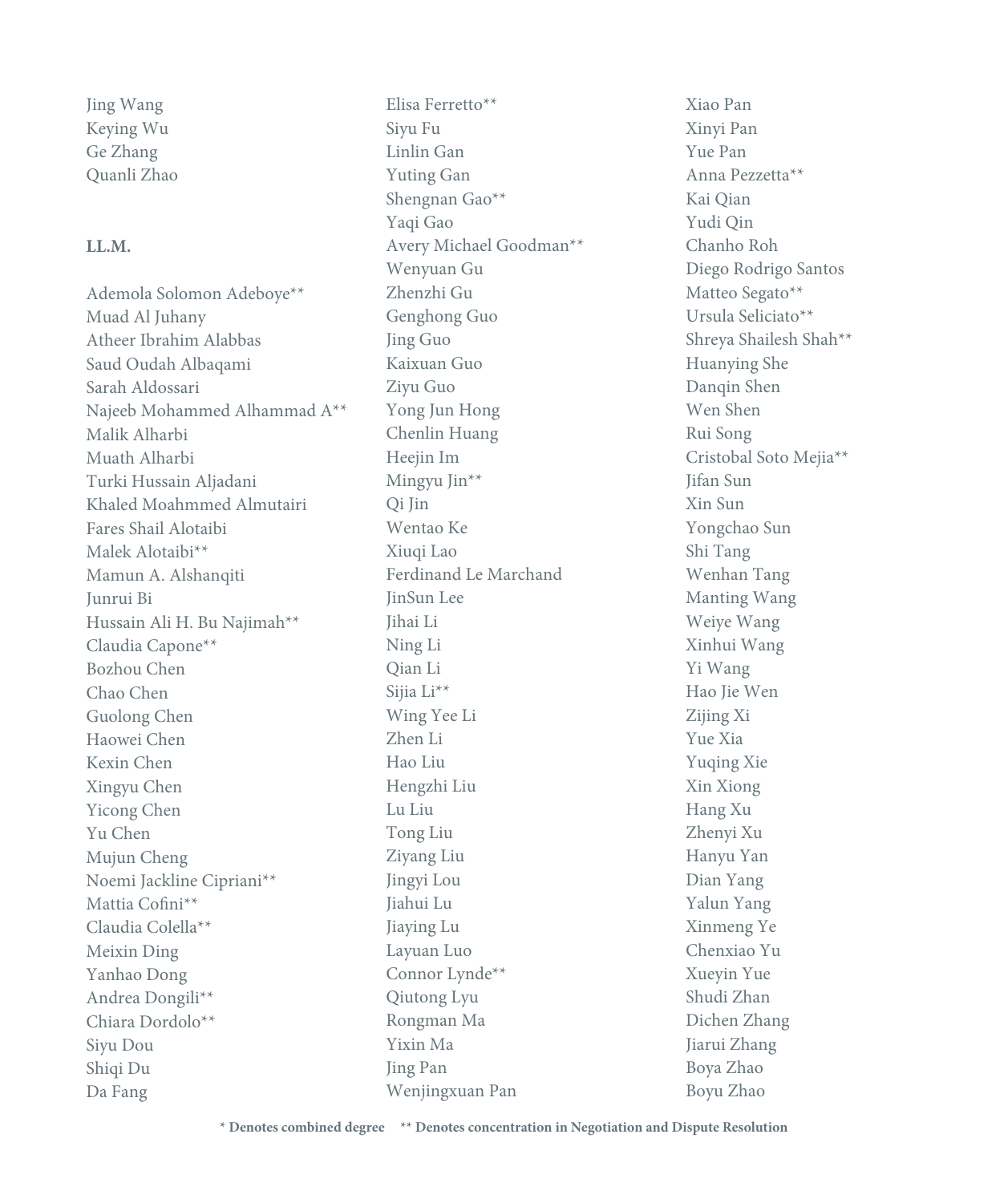Wentong Zhao Yifan Zhao JunJian Zheng Lexi Zheng Qiu Yue Zhong Yan Zhou Renxiang Zhu

#### **LL.M. Intellectual Property**

Sultan Mohammed Almaabadi Verena Bertuol Shujie Luo Dongqi Qiu Chuyi Shen Mamurakhon Turgunboeva Mengling Yuan

#### **LL.M. Tax**

Avirup Banerjee Brad Andrew Biren Sara Elizabeth Block Anthony D. Box Benjamin Cohen Ashanti K. Cook Thomas Walter Delbrook Andrew Michael Dincher Thomas Francke Sara Malone Gay Kevin George John Louis Gibson Timothy Greenwood Sorinna M. Griffin Kevin D. Jablonski Walter James III Elizabeth B. Ji Ajay Gujral Kapoor Patty Perkins Kenney Benjamin Lee Andrew Larison Clifford McQueen Luhn

Priti Nemani Alyssa Brooke Petot Sean Burnside Quigley Stephen Douglas Ralph Tory Robert Sailer Robert Brandon Salter Andres Sena Richard Kent Shipley Chandra Harris Snyder Millicent Southern Carol Lee Stephan Rogelio Banez Tuazon Deborah Ashbrooke Tullis Andrew Charles Williams Marketia Michelle Wright Samuel Earl Zachry Haoling Zhang

#### **LL.M. U.S. Law**

Rodolfo Rene Aranda Cobos Tessy Ayoko Armah Fadillah Badar Ana Maria Hamidcordeiro Borders Hanna-Marie Borten-Guary Yida Cai Ruben Alejandro Camarillo Mendez Arturo Cazarin Lozano Yan Chang Lourdes De Armas Sanchez Ana Isabel Delgado Valentin Ting-Ru Du Cindy Patricia Duarte Padilla Raoul Olivier Elola Ya Gao Ana Barbara Garza Laguera Tangyujuan He Yunpeng He Lien Hsiao Wan-Ling Hsieh Mingchuan Huang Hyomin Kim

Wenao Kong Chang Liu Fang Lu Yuan Meng Beibei Mo Hadeer Sayed Mohamed Chen Mou Amanda Mulati De Faria Paul Kinyanjui Thairu Ndungi Heqing Ni Artina Niknia Raidan Raidan Arturo Rodriguez Rochelle Alecia Russell-Thomas Miguel Ngel Sandoval Monroy Lorena Marina Sargent Alexandra Shchukina Yuan Song Ryuta Takagi Richard Brent Tanner Zhiyin Tao Hugo Vega Formoso Xin Wang Jiaying Wei Kelly Wilkes Chia-Jeng Wu Nan Xiao Ruiqi Xu Haruna Yamakawa Chen Yang Maria Fernanda Zepeda Yang Zhan Yuqing Zhang Xuxia Zhao Chenhuan Zheng Zhuyun Zuo

#### **Master of Legal Studies (MLS)**

Gretchen Dolores Adelmund Angela Marie Allen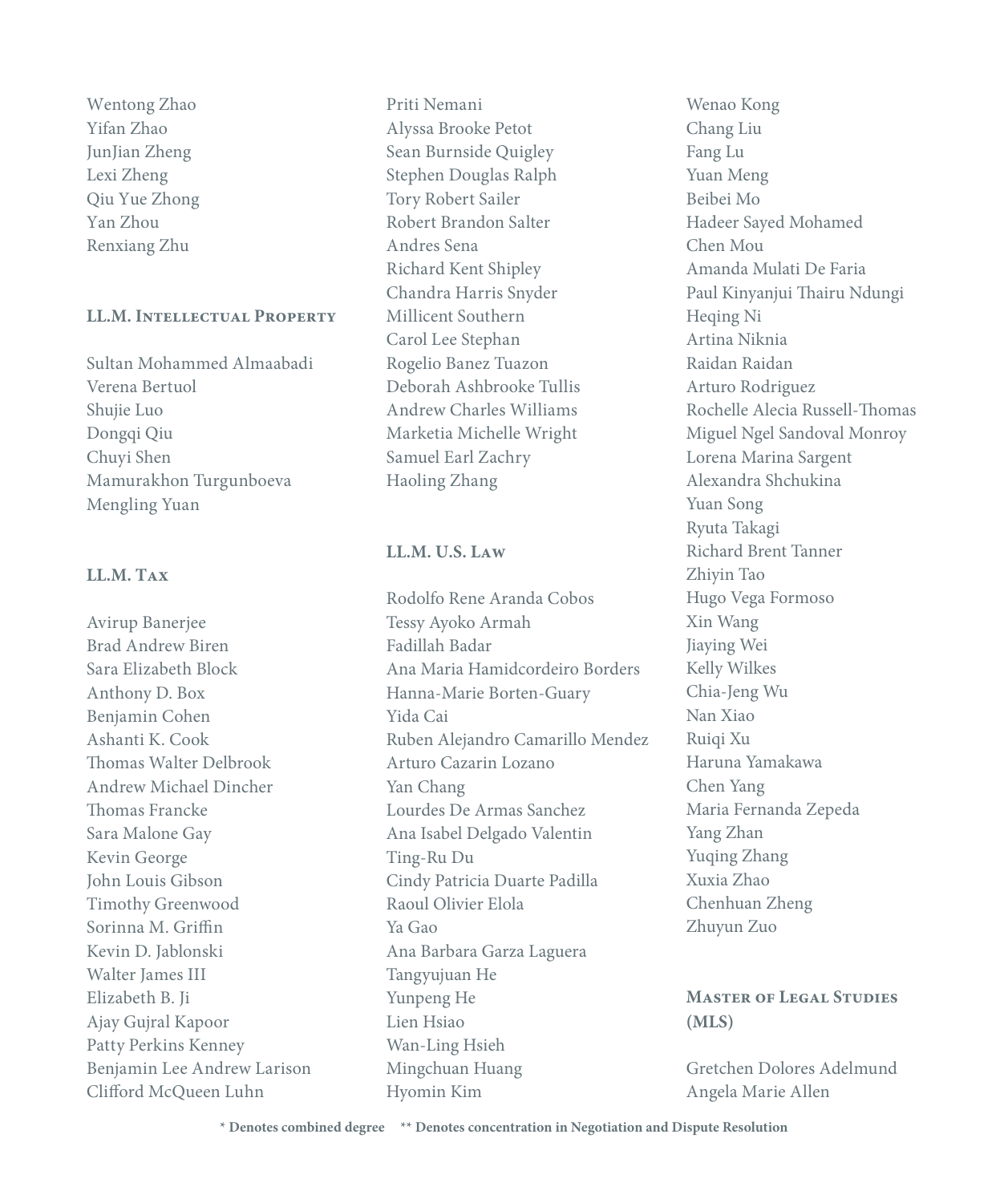Damion Hunt Allen Azzah Alzahrani Carma Madeline Anderson Sudan Anduze Ana Luiza Reis Arruda Megan E. Bailes Karen Lisa Bailey Amber Michele Baldwin Edwin Carpenter Bartine Michael C. Baugh Julie Baumgart Ezely Jacqueline Bennett Anupam Baldev Bhakta Kathryn Lavinia Black Tanasia Ashley Blake Austin Thomas Braas Dara Braddock Leoda Vanessa Bradshaw Briana Elizabeth Broadus Carol Valencia Brooks Lauren Ashley Brooks Madison Claire Brooks Alysha Denee Brown Deborah R. Brown Donald Brown, Jr. James Joseph Buenrostro Kelly Butvilas Malekica Cade Curtis Carter Katy Marie Cason Raianne Chains Bo Chen\* Kellie Chong Michelle Choquette Leah Gabrial Clay-Downing Eric R. Coleman Ciara Dalenae Collins Jennifer D. Cooper Sean Lee Cordani Nina Lynnae Cornelius Justine N. Craig-Meyer Dianna Marie Crawford Tashna Judith Crooks

Milena Sophia Cuellar Haley Cullen Gerard Cummaro Matthew Adam Cunningham Joseph Davis LaShell Shanta Davis Aubrey DeHart Payal Desai Riley DeWaters Sean Gregory Donlon Marissa Ann Erickson Cassandra Estes Alexander Eveland Heather Ann Ewald Andrew Wayne Fagon Kathryn Farley-Agee Gregory Fendelman Mele Taufa Fifita Michael David Fleming-Scott-el Thomas Allen Forrest Dave Demar Aurel Francis Daniel Kwame Fugar Bryan Arthur Fulcher Christine D. Gagnon KaWanna Marchae Gilyard Maria Teresa Girolamo Ronald Westley Glenn Enshia J. Greer Evan Kurtz Griffin Jasmine Gripper Alicia August Guzman Dorene L. Hagan-Ewell Elisha Anita Hall Lesley Kyle Hane Laurence Pierre Hawkins Lisa Irene Haynes Matthew Thomas Henderson Bernice Stephanie Hernandez Margarita Maria Hernandez Emma E. B. Howe Elizabeth Gabrielle Huang Thorne Clay Huguelet Grace Iaquinta

Renee Simone Ingram Dawn R. Johnson Shannon Lennette Johnson Joy Johnson-Gunter Daphnee Judith Jones Aparna Joshi Chassity Ann Kaiser Charles Alexander Keller Taryana Tia Kelly Michael Nathaniel Kessler Alik Key Justine Renee Knox Bradley Garen Koeven Larissa Koumaka Janice Sabnal Kuhn Dennis Steven Lambert George Russell Lang, Jr. Shalonda Yvette Lewis Aurora Loeza Susan Marie MacKenzie-Carson Chelsea Nichole Madill Ronald G. Maniece Fanta Mansaray Patrick Jarryl Martin Katrina Mary Martinez Steven Bernard Mays, Jr. Sheila Rae McCombs Rhonda Joyce McCracken Jasen Paul McDaniel Blossom McKenzie Amber McMillan Kevin P. McNally Keyonda S. McQuarters Nelly Laurice Medina LaDonna Joy Miller Sabrina Nandalal Shantia Shamise' Nash Alexis Vunika Nyirendah Samantha Marie O'Connell Jennifer Noelle Oddo Deborah Cheryl Opramolla Bruce Ovbiagele Sara Yasmine Pasha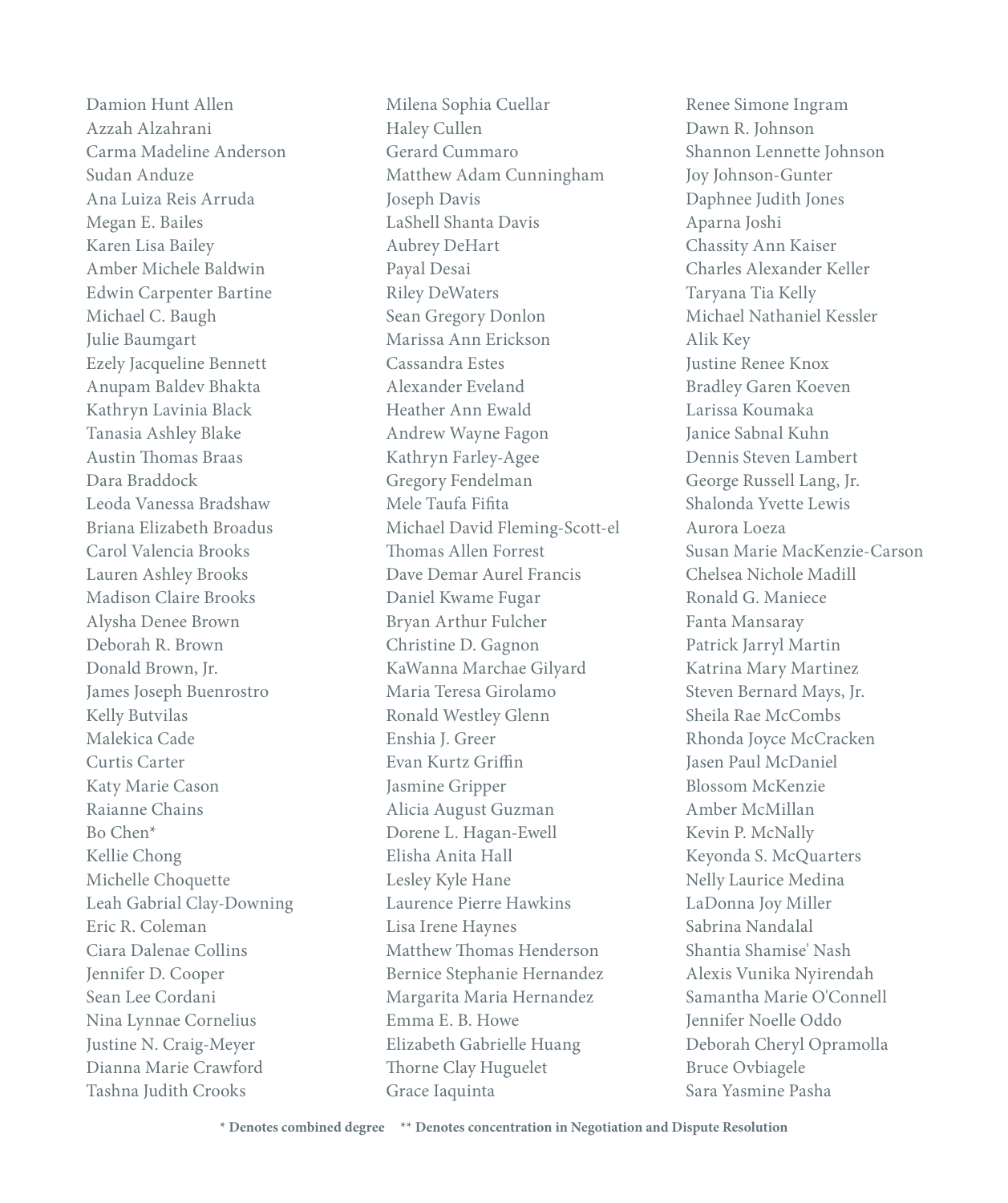Angela Makita Pearce Jessica Perdomo Cecilia Maria Perez Tamelyn Perry Michael Morris Phoenix Kenadee R. Polchin Craig S. Poling Jennifer Kelly Polinski Michelle Christin Prince Kimberly Anne Rayford Apoorva Reddy Catherine Lee Reinert Mary Margaret Rice Jacqueline Anne Richard Cedric Bernard Robinson Noemi Romero Allison Rubinstein Marisa Lynn Saenz Joe N. Savage, Jr. Rhonda S. Schaub Nicole E. Scott Rebecka Renee Shaw Youme Shin Rachit Shukla Elizabeth Ann Simpkins Deion Earvin Smith Tayloromaree Smith Gregory Voy Spears Christopher Specht Joseph Michael Spinelli Natasha Monique Stephens Jesse Sternberg Edwin Desean Stubbs, Jr. Charles Murray Stucke Yan Tang Emma Susanne Taylor DeLisha LaShae Thomas Erica Monet Thorner Movlonbek Tojimatov Gina Maria Tramelli Yuk Fai Tso Jalen O. Valentine Christopher Voscopoulos

Melissa Waldock Eugenia Doreen Wallace Melanie Wallace Quatoiya Latrese Warren Hunter Nicole Watkins Debra Janette Watson Elizabeth Morgan West Margaret Alice Williams Randall Zean Wilson Colin A. Wray Gabrielle Wszalek

#### **Master of Legal Studies in Taxation**

Daniel James Coleman Dianne Dwight Guensberg Felicia DeShawn McDonald Douglas Brian Turnbough Gregory Russell Zolotar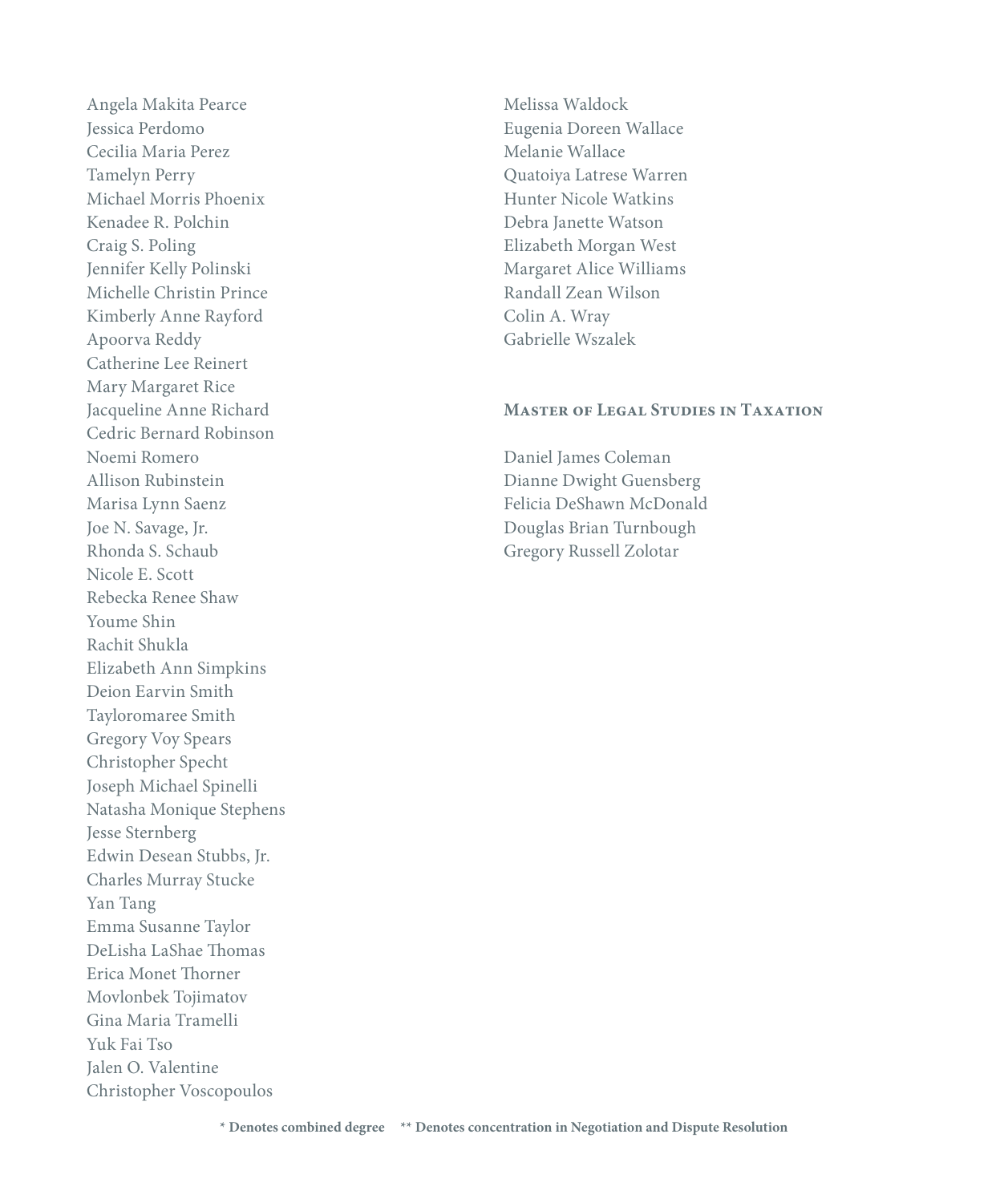### PRIZES, AWARDS, & HONORS

**Kelly Elizabeth Adams** International Academy of Trial Lawyers Award

**Samantha M. Adams** Legal Practice Excellence Award

**James Olawale Akinleye** Jack Garden Humanitarian Award

**Nabil Al-Khaled** Christophine G. Mutharika International Law Prize Judge Myron D. Mills Administrative Law Award Mary Collier Hitchcock Prize, Law Review

**Esam Kadum Al-Shareffi** Breckinridge Academic Award: First Honors - First Year Dean's Leadership Award

**Atheer Ibrahim Alabbas** International and Graduate Programs Advocacy Award

**Erin Elizabeth Austin** Equal Justice Works Award

**Bryce Cameron Eugene Beal** Order of Barristers

**Calvin D. Bill** Clinical Legal Education Association (CLEA) Outstanding Student Award - Clinic Award

**Hanna-Marie Borten-Guary** International and Graduate Programs Advocacy Award

**Courtney C. Burress** Don Sommers Award in Professional Responsibility Legal Practice Excellence Award National Association of Women Lawyers Outstanding Law Graduate Award

**Kui Cai** Dean's Leadership Award

**Grace Ann Calfee** David M. Becker Public Service Fellow

**Claudia Capone** International and Graduate Programs Advocacy Award

**Joseph Chung** F. Hodge O'Neal Corporate Law Award **Noemi Jackline Cipriani** Dean's Leadership Award International and Graduate Programs Advocacy Award

**Charles Hunnewell Clark** Mary Collier Hitchcock Prize, Jurisprudence Review

**Megan Eileen Clasen** Dean's Service Award Order of Barristers

**Leah Gabrial Clay-Downing** International and Graduate Programs Advocacy Award

**Adam Copeland** Mary Collier Hitchcock Prize, Global Studies Law Review

**Bailey Kathleen Crawford** Legal Practice Excellence Award

**Steven Michael Davis** Dean's Service Award

**Grace Abigail Day** David M. Becker Public Service Fellow Dean's Service Award

**Madeleine Denny** Christophine G. Mutharika International Law Prize

**David Swan DePriest** Dan Carter-Earl Tedrow Memorial Award David M. Becker Public Service Fellow

**Andrea Dongili** International and Graduate Programs Advocacy Award Richard Sher Award for Excellence in Mediation and Dispute Resolution

**Chiara Dordolo** International and Graduate Programs Advocacy Award

**Ryan Ellingson** Dean's Service Award F. Hodge O'Neal Corporate Law Award Richard Sher Award for Excellence in Mediation and Dispute Resolution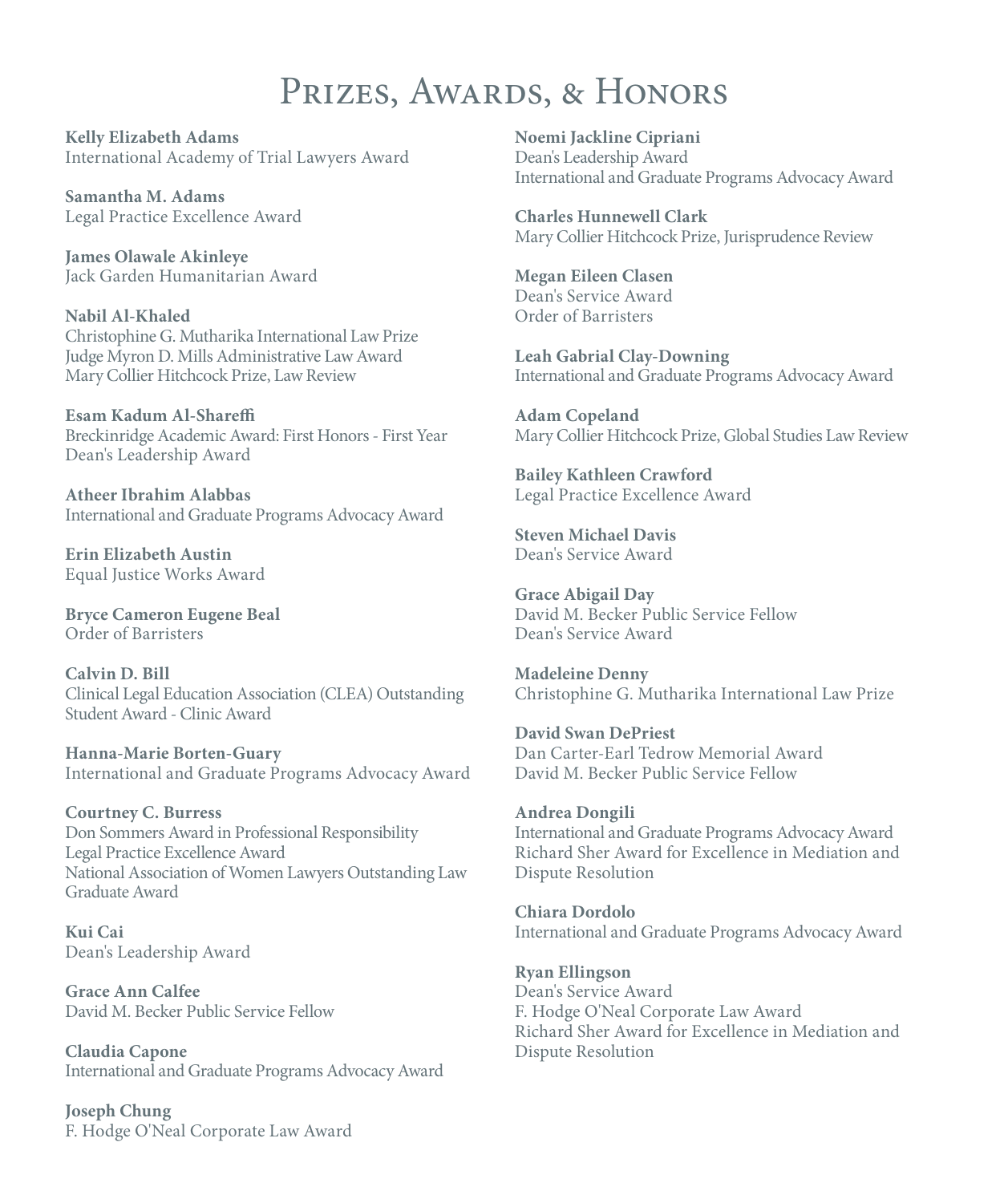**Rae Lynn Ensor** Don Sommers Award in Professional Responsibility Equal Justice Works Award Mary Collier Hitchcock Prize, Journal of Law and Policy

**Da Fang** International and Graduate Programs Advocacy Award

**Elisa Ferretto** International and Graduate Programs Advocacy Award

**Kelli Elizabeth Galaway** Order of Barristers

**Avery Michael Goodman** Richard Sher Award for Excellence in Mediation and Dispute Resolution

**Katherine Elizabeth Griffin** Don Sommers Award in Professional Responsibility

**Noah J. Halpern** Equal Justice Works Award

**Xuan Han** William M. Pomerantz Trial Award

**Emily Badea Harake** Pro Bono Pledge Participant

**Amira Chanelle Harmon**  Dean's Service Award

**Anna-Kathryn A. Hass** Don Sommers Award in Professional Responsibility

**Ian Patrick Herrera** Legal Practice Excellence Award

**Jordan G. Hoffman** Breckinridge Academic Award: First Honors - Second Year Equal Justice Works Award Legal Practice Excellence Award

**Joshua David Horowitz** Order of Barristers

**Sara Hubaishi** Dean's Leadership Award Dean's Service Award

**Johanna Jenkins**  Richard Sher Award for Excellence in Mediation and Dispute Resolution

**Alec Jessar** Equal Justice Works Award Pro Bono Pledge Participant

**Korbin William Keller** Don Sommers Award in Professional Responsibility

**Maya Kieffer** Legal Practice Excellence Award

**Brendan Thomas Killian** Clinical Legal Education Association (CLEA) Outstanding Student Award - Externship Award Equal Justice Works Award

**Ferdinand Le Marchand** International and Graduate Programs Advocacy Award

**Shannon Lin** William M. Pomerantz Trial Award

**Paul Richard Luhmann** F. Hodge O'Neal Corporate Law Award

**John Patrick McDonough** F. Hodge O'Neal Corporate Law Award

**Julia C. Metzger** David M. Becker Public Service Fellow

**Adeline M. Miller** Don Sommers Award in Professional Responsibility Order of Barristers

**Nicole M. Miller** Judge Amandus Brackman Moot Court Award Stuart L. Oelbaum Public Service Fellow

**Harry J. Naftalowitz** Breckinridge Academic Award: Second Honors - Second Year

**Linh Phuong Nguyen** Order of Barristers

**Cassidy D. Oliver** Equal Justice Works Award

**Ashlin Virginia Orr** Family Law Award Pro Bono Pledge Participant Public Service Law Student of the Year Award

**Alex Patel** Order of Barristers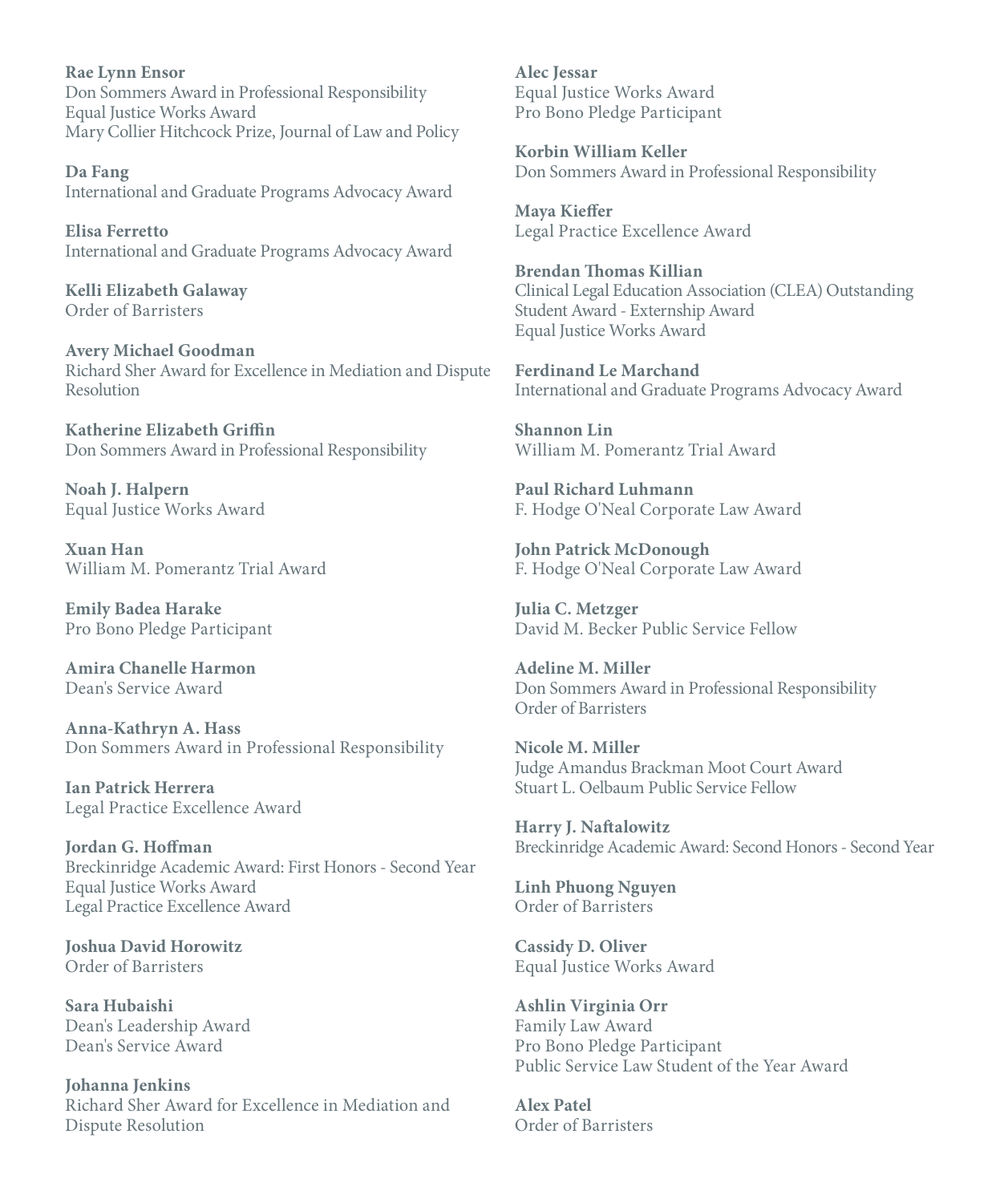**Sophie Rose Perry** Legal Practice Excellence Award

**Jonathan Daniel Puricelli** Order of Barristers

**Heba Qazi** Dean's Service Award

**Sam Rouse** Breckinridge Academic Award: Second Honors - First Year Don Sommers Award in Professional Responsibility

**Laurel Scott** Judge Amandus Brackman Moot Court Award Westin Scholar Award

**Rebecca C. Searle** Joseph Kutten Award in Bankruptcy

**Robert William Servilio** Dean's Service Award Milton F. Napier Trial Award Order of Barristers

**Callie Marie Sharp** Dean's Service Award Equal Justice Works Award

**Robert H. Smith** Dean's Leadership Award

**Chantal Sochaczevski** Dean's Service Award Equal Justice Works Award

**Cristobal Soto Mejia** International and Graduate Programs Advocacy Award

**Adrian D. Spencer-Smith** Order of Barristers

**Victoria St Jean** Legal Practice Excellence Award Pro Bono Pledge Participant

**Andrew M. Stautz** Joseph Kutten Award in Bankruptcy

**Carissa Christine Sterling** Dean's Leadership Award

**Ellie Daun Stitzer** David M. Becker Public Service Fellow **Rosalie Anne Swingle**  Richard Sher Award for Excellence in Mediation and Dispute Resolution

**Alexa J. Thein** International Academy of Trial Lawyers Award

**John Thomas** Equal Justice Works Award **Gina Marie Tramelli** Dean's Leadership Award

**Caitlin Eunice Triplett** Charles Trobman Memorial Award

**William J. Tsadilas** Order of Barristers

**Theodore Andrew Van Beek** Judge Amandus Brackman Moot Court Award

**Avery LaRay Brown Walke** Don Sommers Award in Professional Responsibility International Academy of Trial Lawyers Award

**Ashley Alexander Walsh** Global Public Interest Law Fellow

**Abbey S. Widick** Dean's Leadership Award Dean's Service Award

**Renhua Xuan** Joseph Kutten Award in Bankruptcy

**Emily M. Yonan**  Dean's Service Award

**Samuel Earl Zachry** Don Sommers Award in Professional Responsibility

**Aoliang Zhi** Mary Collier Hitchcock Prize, Jurisprudence Review Order of Barristers